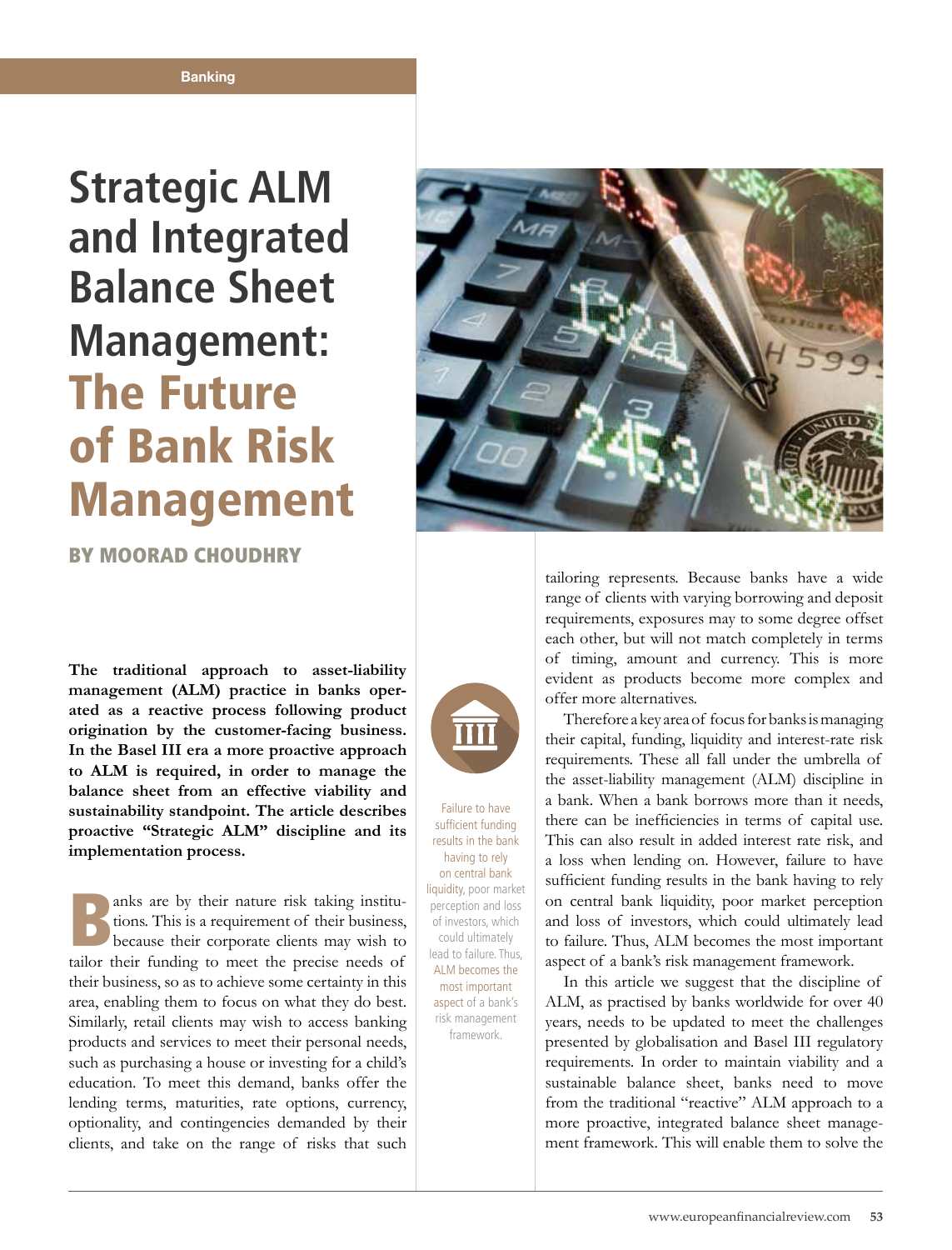multi-dimensional optimisation problem they are faced with at present.

### The Origins of Asset-Liability Management (ALM)

Historically, interest rates were stable and liquidity was readily available to banks in developed nations. Banks focussed primarily on generating assets to increase growth and profitability. However, in the 1970s changes in regulation, inflation, and geopolitics led to greater volatility and thus increased risk from asset and liability mismatches (see Figure 1). This led to the development of Asset-Liability Management (ALM) as a formal discipline, where both sides of the balance sheet are integrated to manage interest rate, market, and liquidity risk. In essence however, this discipline remained reactive in nature, with Treasury and Risk having little or no input to the origination and deposit raising process.

Traditionally, ALM was defined by four key concepts:

- Liquidity, defined as:
	- º Funding liquidity: the continuous ability to maintain funding for all assets
	- º Trading liquidity: the ease with which assets can be converted into cash
- Term structure of interest rates: the shape of the yield curve at any given time depends on interest rate expectations, liquidity preference, and supply and demand from different borrowers and lenders. ALM strategy would consider how



Figure 1: US Treasury yields and US inflation historical levels

*Source: St. Louis Fed.*

changes to the shape of the yield curve in the short and medium term will impact the bank.

- The maturity profile of the banking book: ALM would report and monitor the maturities of all asset and liabilities to measure and control risk
- Interest rate risk, essentially the risk of loss of net interest income due to adverse movements in interest rates or interest rate spreads.

In essence however, ALM as undertaken in all banks has always been a reactive process, and despite its name has rarely, if ever, managed to integrate origination policy across both sides of the balance sheet. As a discipline, such an approach is no longer fit-for-purpose in the era of Basel III.

# The Strategic ALM Concept

Consider exactly how ALM is undertaken in virtually every bank today, irrespective of size, business model or location. A business line in a bank, following an understood medium-term "strategy" articulated either explicitly or implicitly (but in reality aiming usually simply to meet that year-end's budget target), goes out and originates customer business, be this originating assets or raising liabilities. It will most likely have little interaction with any other business line, and only the formal review interaction with the Risk department. This is often described as creating a "silo mentality" in the organisation, and is typical of all but the very smallest banks. In some banks an individual business line may have practically zero interaction with Treasury. In this respect it will be similar to all other business lines.

Each of these business lines will proceed to undertake business, ostensibly as part of a grand strategy intertwined with other business lines, but in reality to a certain extent in isolation. The actions of all the customer-facing desks in the banks will then give rise to a balance sheet that must be "risk managed". And the ALM part of this risk management process is then undertaken by Treasury, in conjunction with Finance and Risk.

There is little, or no, interaction between business lines and little, or no, influence of the Treasury function or the risk "triumvirate" of Treasury, Finance and Risk in the balance sheet origination process. In other words, ALM is a reactive, after-the-fact process. The balance sheet shape and structure is arrived at, if not by accident certainly not by active design and certainly not as the result of a process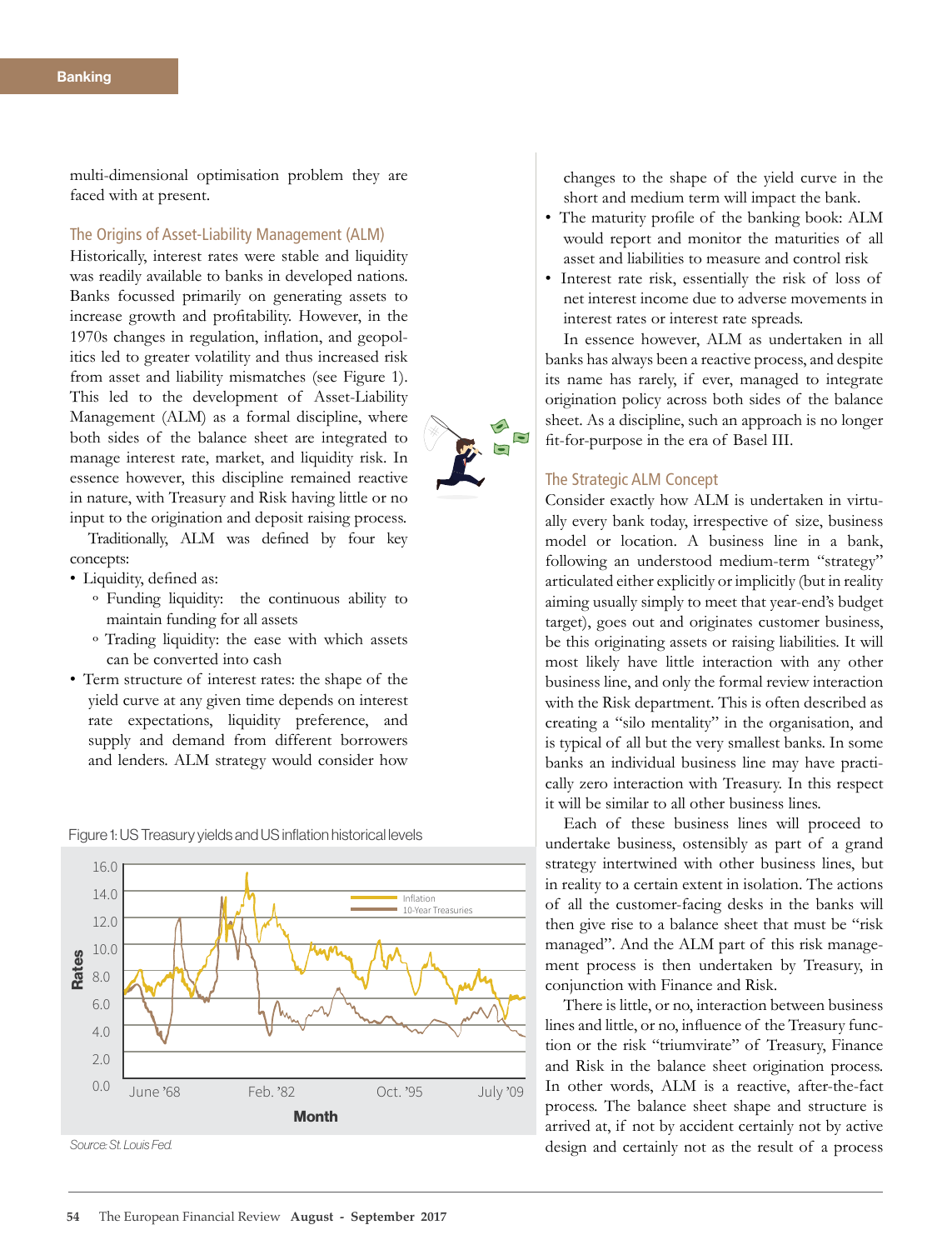that integrates assets and liabilities origination. The people charged with stewarding the balance sheet through the economic cycle and market crashes have very little to do with creating the balance sheet in the first place. Does this represent best-practice risk management discipline, with separation of duties, four lines of defence, and so on? In a word, no. There is no problem with one department originating assets and another one managing the risk on them. The issue with the traditional approach to ALM is that the balance sheet that is arrived at often lacks a coherent shape, or logic, and this makes the risk management of it more problematic.

One would not wish to have a balance sheet that was composed overwhelmingly of illiquid long dated assets funded by wholesale overnight deposits, or a liabilities strategy that concentrated on raising wholesale or corporate funding that was treated punitively by Basel III liquidity requirements. Another example observed by the author involved the funding of trade finance assets (overwhelmingly very short term) by 10-year MTNs.<sup>1</sup>

In the era of Basel III, it is evident that balance sheet risk management must become more proactive. The shape and structure of the balance sheet must be arrived at because of an integrated approach to origination. What does this mean? Quite simply, the discipline of ALM must recognise that asset origination and liability raising has to be connected. For the ALM process to be fit-for-purpose for the 21<sup>st</sup> century, banks must transition and adapt from a traditional reactive ALM process to a proactive strategic ALM process.

**Addressing the three-dimensional (3D) balance sheet optimisation problem.** The market environment is creating a 3D optimisation challenge for banks, or at least those banks that are serious about competing and serious about being wellrespected by customers and peers. This challenge requires banks to run optimised balance sheets in order to maximise effectiveness and stakeholder value; however when we speak of "balance sheet optimisation" we do not mean what it used to mean in the pre-crash era, basically working to maximise return on capital (RoC). Today optimising the balance sheet has to mean structuring the balance sheet to meet the competing but equivalent needs of Regulators, Customers and Shareholders. This is the 3D optimisation challenge that we speak of.

Figure 2: Mitigating the Impacts of Basel III



© Christopher Westcott 2014, 2017. Reproduced with permission

A bank's risk management practice is an integral part of meeting this optimisation challenge. From the Board level downwards, policy must be geared towards achieving this goal, and strategic ALM is a vital part of the optimising process. However before we consider this let us refresh the regulatory aspects first. We will not cover the myriad requirements of Basel III capital, liquidity and leverage requirements here, which are discussed in depth in other publications. The essence of implementing the demands of Basel III as stipulated by regulators is that many bank's business models will have to change, to ensure compliance. Figure 2 illustrates this in stylised fashion.

The inescapable conclusion since the bank crash of 2008 is that banks must manage their balance sheet more efficiently. This gives rise to the 3D optimisation problem. We articulate it thus:

**1 Regulator requirements:** banks must adhere to the capital, liquidity and leverage ratio requirements of their regulator. With only a handful of exceptions, this means meeting the **Regulator requirements:** banks must adhere to the capital, liquidity and leverage ratio requirements of their regulator. With only demands of the Basel III guidelines. The larger the bank, and/or the more complex its business model, the more complicated and onerous this requirement becomes. Related stipulations such as the Fundamental Review of the Trading Book (FRTB) add to the regulatory demands imposed on banks. Every bank must meet its supervisory requirements;

**2** Customer franchise requirements: this is not necessarily anything new. In a competitive world, any bank would always wish to meet the demands of its customers. In a more **Customer franchise requirements:** this is not necessarily anything new. In a competitive world, any bank would always wish

A bank's risk management practice is an integral part of meeting this optimisation challenge. From the Board level downwards, policy must be geared towards achieving this goal, and strategic ALM is a vital part of the optimising process.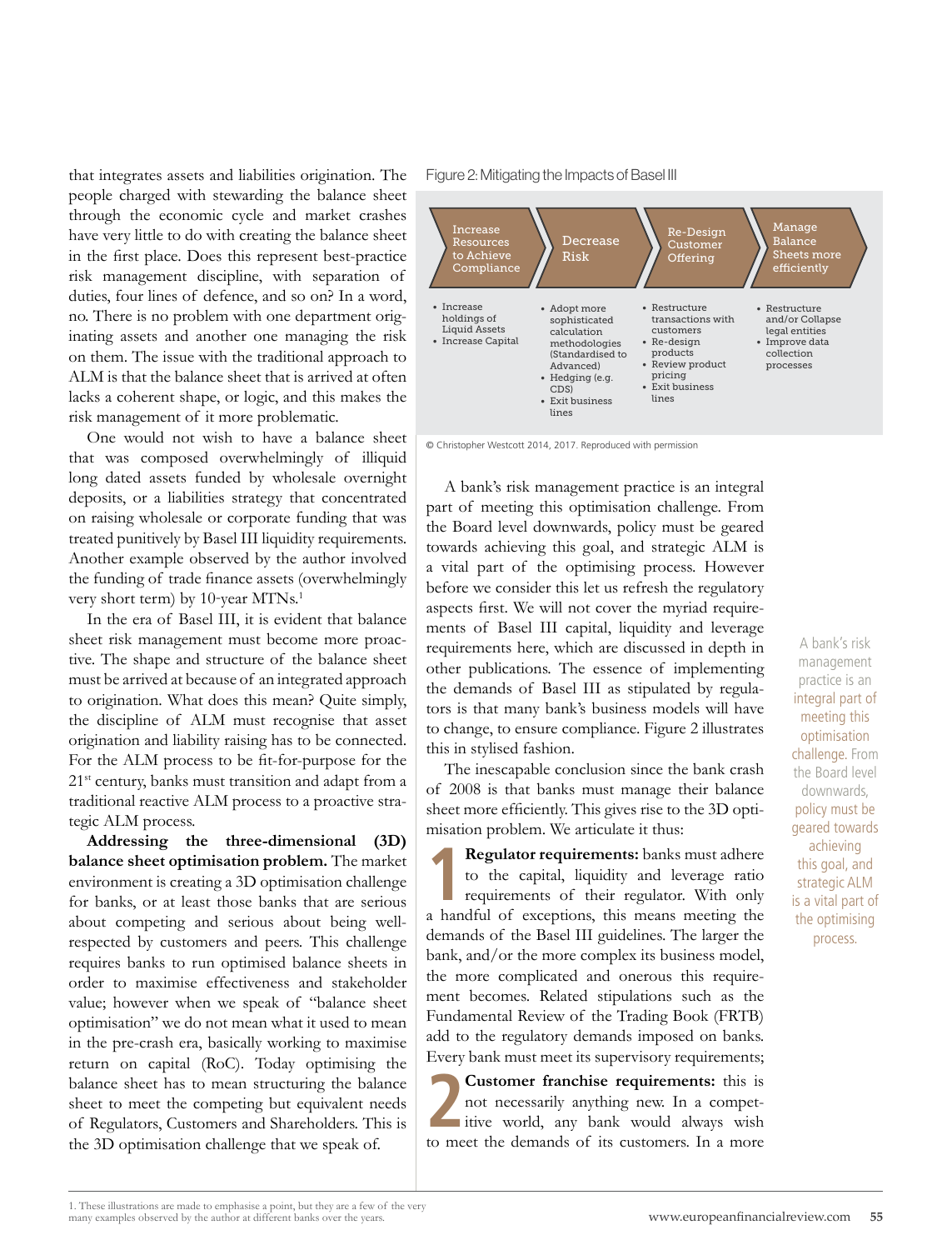Implementing a strategic ALM process will make it more likely that the bank's asset type(s) is relevant and appropriate to its funding type and source, and vice versa.

> constrained environment this requirement becomes more urgent of course, and this gives rise to the challenge. For instance, a "full service" bank will wish to provide all the products that its customers may demand, and sometimes these products will not be the most optimum from the viewpoint of (1) above. To illustrate one case: the deposits of large corporate customers and non-bank financial customers are considered "non-sticky" under Basel III rules and so carry a greater liquidity cost for banks. From that perspective such deposits are not optimum from a regulatory efficiency view, but the bank must accept them if it wishes to satisfy this part of its customer base;

> **3**<br>**3** and so all else being equal a bank will always want to all else being equal a bank will always want to **Shareholder requirements:** this aspect is of course also not new. The shareholder has always demanded a satisfactory rate of return, maximise its net interest income (NII) and enhance or at least preserve its net interest margin (NIM) through changing economic conditions and interest rate environments. But of course the balance sheet mix that meets this objective will not necessarily be the one that is most efficient for  $(1)$  and/or  $(2)$ above. One example: from a NII perspective a bank will maximise its funding base in non-interest bearing liabilities (NIBLs) such as current accounts ("checking" accounts) or instant access deposit accounts, whereas the demands of Basel III liquidity will often call for an amount of contractual long-term funding, which is more expensive and thus inimical to NII.

> We see therefore that the demands of each stakeholder are, in a number of instances, contradictory. To maximise efficiency a bank will need to work towards a balance sheet shape and structure that is optimised towards each stakeholder, and it is not a linear problem. Hence, the 3D optimisation challenge arises.

> This illustrates unarguably the need for a new approach to balance sheet origination and the role of

the ALM function. This we term "strategic ALM".

**Principles of strategic ALM practice.** Strategic ALM is a single, integrated approach that ties in asset origination with liabilities raising. It works to break down "silos" in the organisation, so that asset type is relevant and appropriate to funding type and source, and vice versa. We define it as follows:

*A business strategy approach at the bank-wide level driven by balance sheet ALM considerations.*

Strategic ALM addresses the three-dimensional optimisation problem of meeting with maximum efficiency the needs of:

• the regulatory requirements

• the NII requirements

• the customer franchise requirements

and must be a high-level, strategic discipline driven from the top down. It is by nature proactive and not reactive.

Implementing a strategic ALM process will make it more likely that the bank's asset type(s) is relevant and appropriate to its funding type and source, and that its funding type and source is appropriate to its asset type. By definition then it would also mean that a bank produces an explicit, articulated liabilities strategy that looks to optimise the funding mix and align it to asset origination. Thus, strategic ALM is a high-level, strategic discipline driven from the top down.

Proactive balance sheet management (BSM) is just that, and not the "reactive" balance sheet management philosophy of traditional banking practice. Proactive BSM means the asset-side product line is managed by a business head who is closely aligned (in strategic terms) with the liabilities-side product line head. To be effective the process needs to look in granular detail at the product types and how they are funded/deployed; only then can the bank start to think in terms of optimising the balance sheet.

Implementing strategic ALM practice is not a trivial exercise, and can only be undertaken from the top down, with Board approved instruction (or at least approval). Hence we consider an essential prerequisite, which is the Board articulated risk appetite statement, followed by a look at the importance of ALCO.

# Implementing Strategic ALM

The approach to implementing an effective strategic ALM practice has several strands. We describe each in turn.

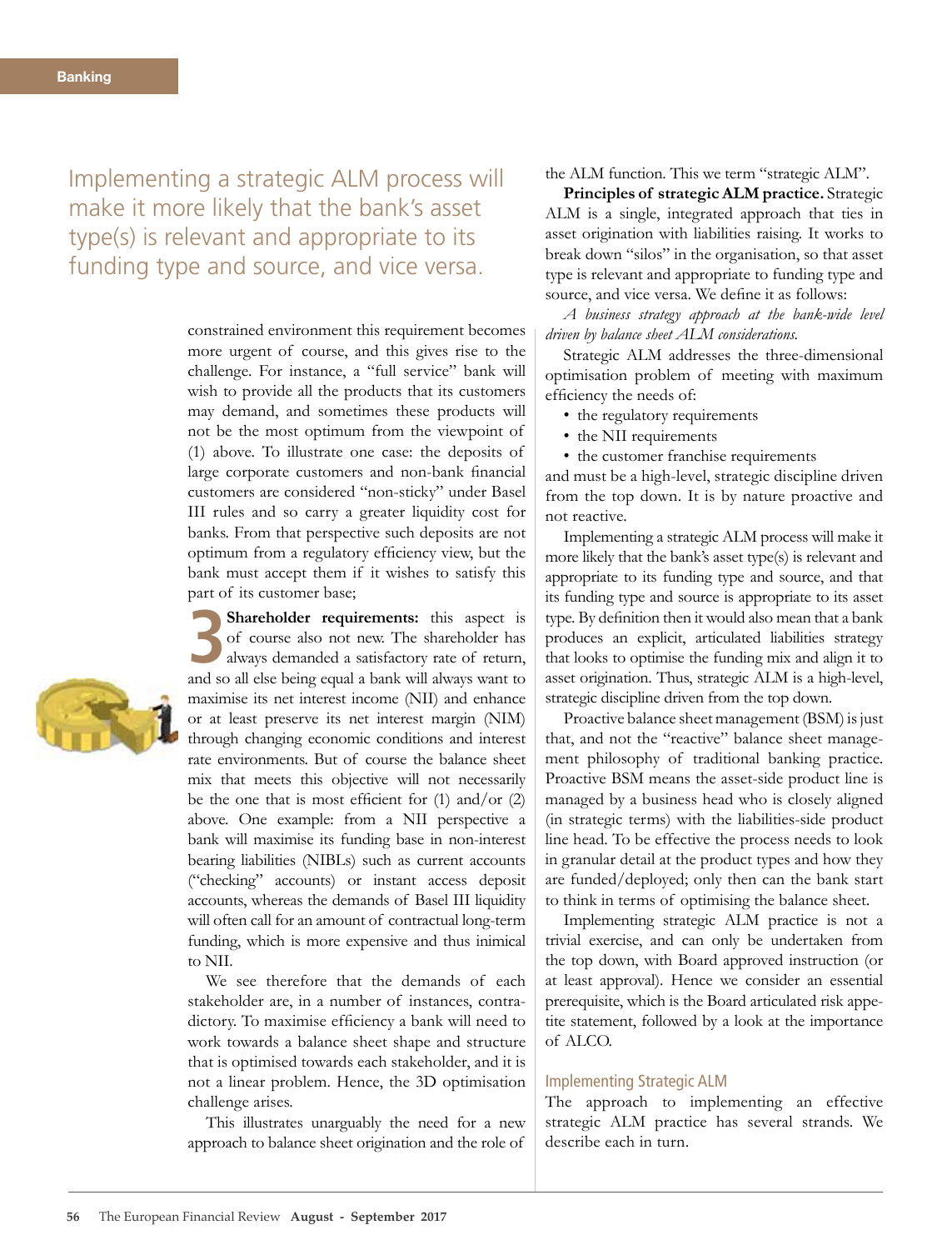**Recommended Risk Appetite Statement.** The Risk Appetite Statement is an articulated, explicit statement of Board appetite for and tolerance balance sheet risk, incorporating qualitative and quantitative metrics and limits. It becomes the most important document for Board approval. This may appear to be a contentious statement but it is self-evident when one remembers that the *balance sheet is everything.* The over-riding objective of every bank executive is to ensure the long-term sustainability and viability of the bank, and unless the balance sheet shape and structure enables this viability, achieving this objective is at risk.

Figure 3 shows a template summary risk appetite statement drafted by the author when he was Treasurer at a medium-sized commercial bank. This statement received Board approval. It is applicable to virtually all banking entities irrespective of their business model, although large multinational banking institutions will need to develop the list of risk metrics much further. It provides a formal guide on the desired Board risk appetite framework, including a description of each of the risk appetite pillars and the key measures that will be used to confirm on a monthly basis that the bank is within risk appetite.

As we see from Figure 3, for each of the measures identified an overall bank-wide "macro-tolerance" is set, which is then broken down into tolerances for individual business lines (e.g. Retail, Corporate). The range of quantitative limits is user-defined; for example, in the section on liquidity limits:

- a vanilla institution with no cross-border business may content itself with setting limits for the primary liquidity metrics such as loan-deposit ratio and liquidity ratios, as well the regulatory metrics such as LCR and NSFR;
- a bank transacting across currencies will wish to also incorporate FX exposure tolerance;
- a bank employing a significant amount of secured funding will wish to add asset encumbrance limits.

The Board risk appetite statement is the single most important policy document in any bank and should be treated accordingly. It requires regular review and approval, generally on an annual basis, or whenever changes have been made to the business model and/or customer franchise. It also should be updated in anticipation or in the event of market stress.

Armed with the Board risk appetite statement, which must be a genuine "working" document and not a list of platitudes, with specific quantitative limits, the implementation of a strategic ALM process becomes feasible. As well as the Board risk statement, the other ingredient that is required to make strategic ALM a reality is an asset-liability committee (ALCO) with real teeth. One cannot emphasise enough the paramount importance of a bank's ALCO.

| <b>Strategic Objective</b>                                                                                                                                                                                                                                                                                                                                                                                                                      |                                                                                                                                                                                                                                                  |                                                                                                                                                                                                        |                                                                                                                                                                                                                        |  |
|-------------------------------------------------------------------------------------------------------------------------------------------------------------------------------------------------------------------------------------------------------------------------------------------------------------------------------------------------------------------------------------------------------------------------------------------------|--------------------------------------------------------------------------------------------------------------------------------------------------------------------------------------------------------------------------------------------------|--------------------------------------------------------------------------------------------------------------------------------------------------------------------------------------------------------|------------------------------------------------------------------------------------------------------------------------------------------------------------------------------------------------------------------------|--|
| ABC Bank aims to become the Commercial Bank that is respected and trusted by all its stakeholders providing "concierge banking<br>services for ultimate customer service quality", through: committed people; recognising that our long term sustainability is dependent<br>on having sufficient capital and liquidity to meet liabilities as they fall due through<br>integrity of our relationship with our customers and wider stakeholders. |                                                                                                                                                                                                                                                  |                                                                                                                                                                                                        |                                                                                                                                                                                                                        |  |
| <b>Target Credit Rating</b>                                                                                                                                                                                                                                                                                                                                                                                                                     |                                                                                                                                                                                                                                                  |                                                                                                                                                                                                        |                                                                                                                                                                                                                        |  |
| Credit rating in line with ABC Bank's closest peers and country bank average (A/A-)                                                                                                                                                                                                                                                                                                                                                             |                                                                                                                                                                                                                                                  |                                                                                                                                                                                                        |                                                                                                                                                                                                                        |  |
| <b>Risk Appetite Pillars</b>                                                                                                                                                                                                                                                                                                                                                                                                                    |                                                                                                                                                                                                                                                  |                                                                                                                                                                                                        |                                                                                                                                                                                                                        |  |
| Capital Adequacy                                                                                                                                                                                                                                                                                                                                                                                                                                | <b>Stable Earnings Growth</b>                                                                                                                                                                                                                    | Liquidity & Funding                                                                                                                                                                                    | Stakeholder Confidence                                                                                                                                                                                                 |  |
| Maintain sufficient capital,<br>quantity and quality, substantially<br>over Regulatory minimums, to<br>cover existing projected risks in<br>extreme but plausible scenarios                                                                                                                                                                                                                                                                     | Be an agile, sustainable UK Retail<br>and Corporate bank that has stable<br>and efficient access to funding<br>and liquidity, and hence is able to<br>withstand appropriate liquidity<br>related stress, with relevant liquid<br>asset holdings. | Be an agile, sustainable UKK<br><b>Retail and Corporate commercial</b><br>bank that is respected and<br>trusted by all its stakeholders<br>and hence maintains stakeholder<br>confidence at all times. | Be an agile, sustainable UK Retail<br>and Corporate commercial bank<br>that maintains its capital adequacy<br>in terms of amount and quality,<br>and hence is able to withstand<br>appropriate capital related stress. |  |
| 1. CT1 ratio<br>2. Leverage ratio<br>3. Available capital<br>4. Capital buffer minimum over<br>regulatory requirement (ICG)                                                                                                                                                                                                                                                                                                                     | 1. Earnings volatility<br>2. Return on Capital<br>3. Return on RWA<br>4. Cost to income ratio                                                                                                                                                    | 1. Loan to deposit ratio<br>2. HQLA buffer minimum<br>3. Concentration risk<br>4. NSFR minimum<br>5. Wholesale funding limits<br>6. Internal funds pricing regime                                      | 1.Employees<br>2. Regulators<br>3. Investors<br>4. Customers<br>5. Ratings agencies                                                                                                                                    |  |
| © Moorad Choudhry 2011, 2017                                                                                                                                                                                                                                                                                                                                                                                                                    |                                                                                                                                                                                                                                                  |                                                                                                                                                                                                        |                                                                                                                                                                                                                        |  |

#### Figure 3: Example Board Risk Appetite Statement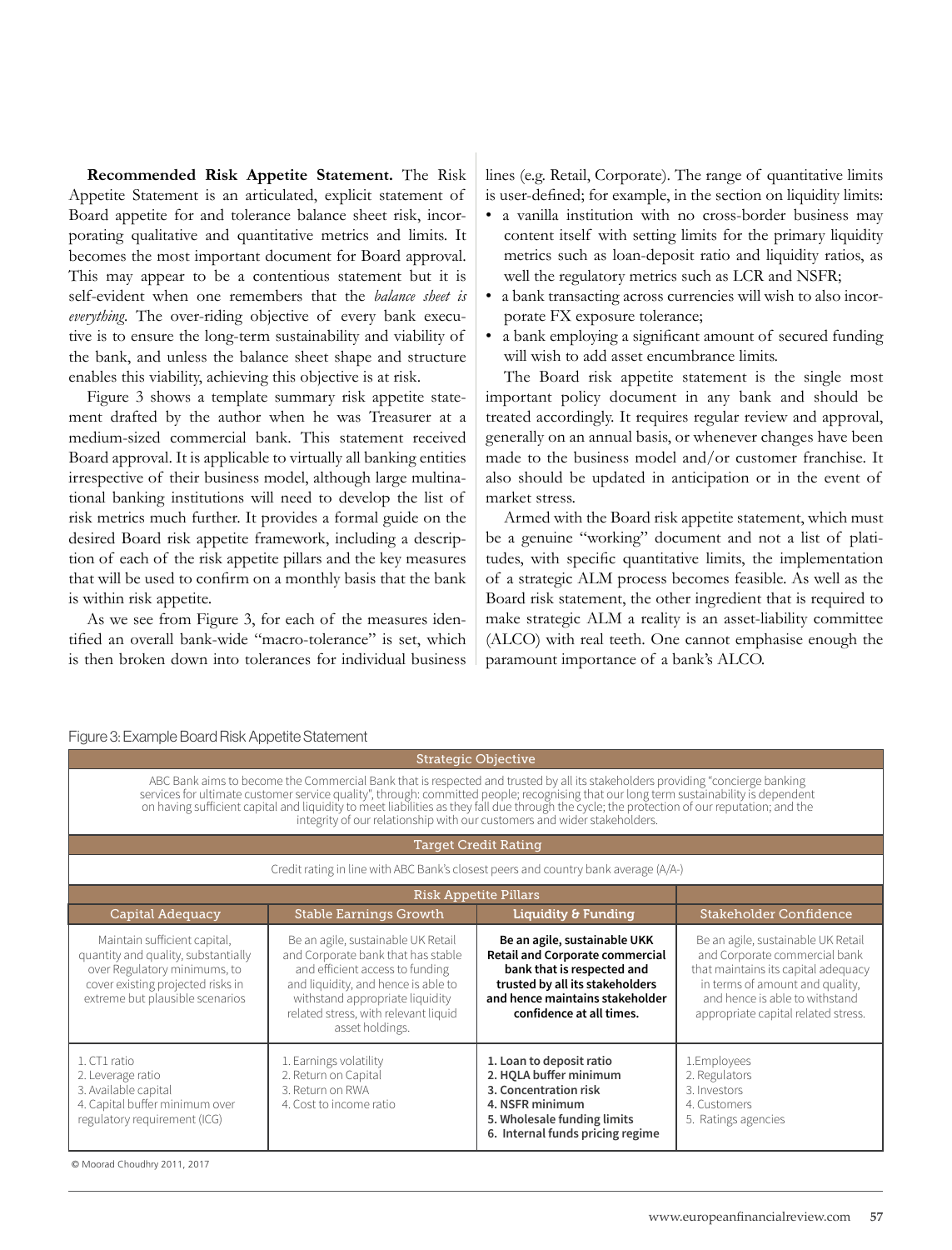# Given this, what is the **most effective way to ensure above-satisfactory and effective governance** from Board perspective?

**Elements of Strategic ALM: paramountcy of ALCO.** Consider the executive committees, below Board level, that are responsible for the strategic direction as well as the ongoing viability and sustainability of the bank. Which of them has responsibility for oversight of balance sheet risk? Perhaps it is one or more of the following:

- Executive committee (or "management committee"): this is the primary committee responsible for running the bank, chaired by the CEO;
- Risk management committee: chaired by the CRO, responsible for "managing" all the risk exposures the bank may face, from market and credit risk to technology risk, conduct risk, regulatory risk, employee fraud risk, etc.;
- Credit risk committee: chaired by the head of credit or the credit risk officer, this committee is responsible for managing credit policy including credit risk appetite, limit setting and credit approvals. As credit risk is the single biggest driver of regulatory capital requirement in banks (in some vanilla institutions representing 75%-80% of total requirement) it can be seen that the credit risk committee is also a balance sheet risk committee;
- ALCO: the asset-liability committee, a template Terms of Reference for which were described in the author's text *The Principles of Banking*.

While all of these committees have an element of responsibility for the bank's balance sheet, it is the ALCO that is responsible for this and nothing else. It alone has the bandwidth to discharge this responsibility effectively and to help ensure that the balance sheet shape and structure is long-term viable. The executive committee that is most closely concerned with balance sheet risk on a strategic and integrated basis (both sides of the balance sheet and all aspects of risk) is ALCO. Given this, what is the most effective way to ensure above-satisfactory and effective governance from Board perspective? We suggest that it is to ensure the paramountcy of ALCO, as illustrated in the organisation chart given at Figure 4.

The key highlight of the structure shown at Figure 4 is that ALCO ranks *pari passu* with the ExCo and that it also has an oversight role over the Credit Committee. The former ensures that balance sheet strength and robustness is always given equal priority with shareholder return, and the latter ensures that ALCO really does exercise control over the *assets and liabilities* on the balance sheet, as suggested in its name. For instance, it would be ALCO, and not ExCo or the Risk Committee, that

would design, drive and monitor the bank's early warning indicator (EWI) metrics, as it would be the committee with the required expertise and understanding of the balance sheet.

With this structure in place, implementing strategic ALM practice can become a reality.

**Elements of Strategic ALM: integrated balance sheet origination.** At its heart the objective of the strategic ALM process is to remove the "silo mentality" in place at banks in order to ensure a more strategically coherent origination process. This will help the bank to arrive at a balance sheet shape and structure more by design than by well-intentioned accident.

In the first instance, a bank's liquidity and funding policy should not be concerned solely with its liabilities. The type of assets being funded is as important a consideration as the type of liabilities in place to fund those assets. For a bank's funding structure to be assessed on an aggregate balance sheet approach, it must measure the quality and adequacy of the funding structure

Figure 4: Recommended Bank Executive Committee Organisation Structure

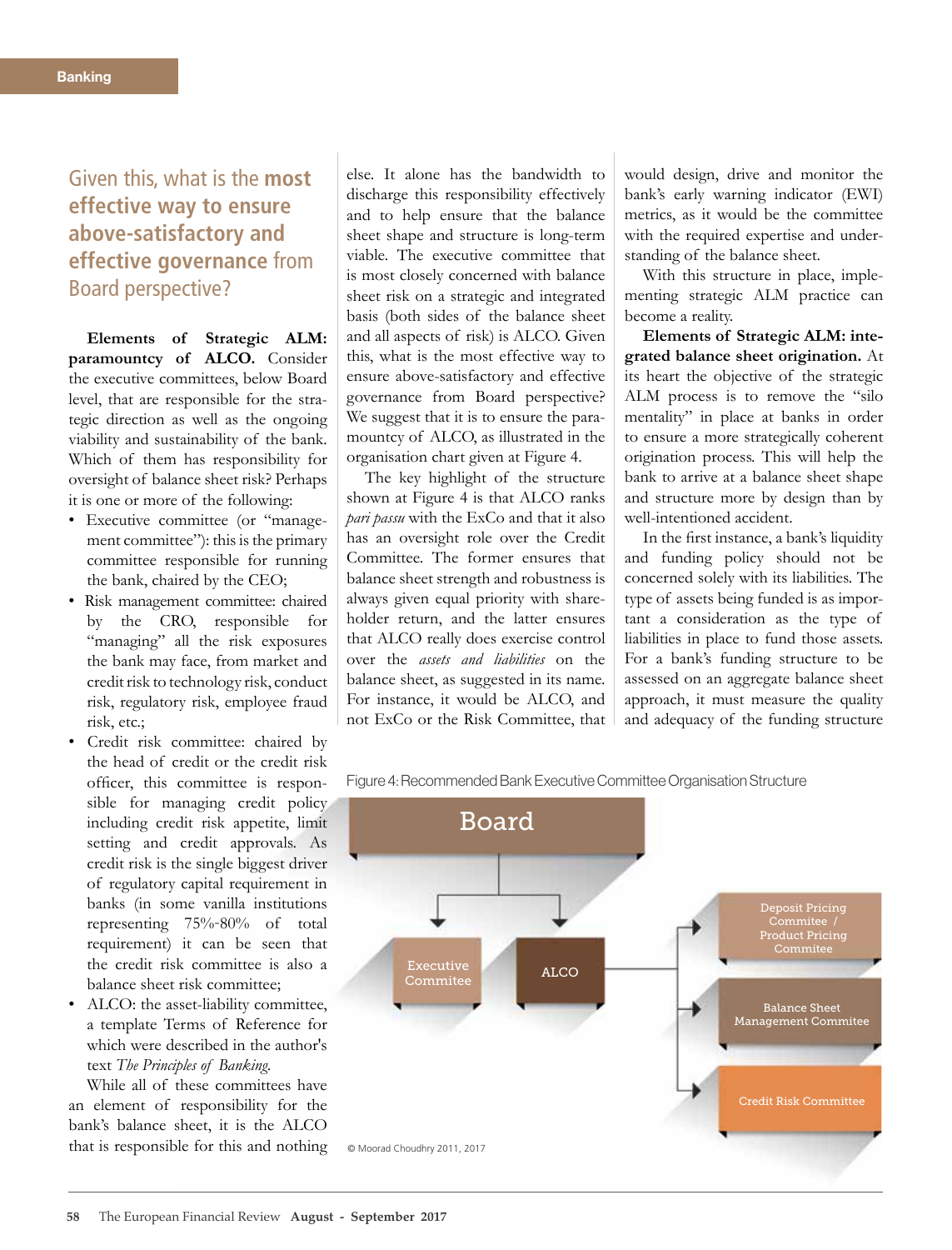(liabilities) alongside the capital and asset side of the balance sheet. This gives a more holistic picture of the robustness and resilience of the funding model, in normal conditions and under stress. The robustness of funding is as much a function of the liquidity, maturity and product type of the asset base as it is of the type and composition of the liabilities.

Typical considerations would include:

- Share of liquid assets versus illiquid assets
- How much illiquid assets are funded by unstable and/or short-term liabilities
- Breakdown of liabilities:
	- ° Retail deposits: stable and less stable
	- ° Wholesale funding: secured, senior unsecured
	- ° Capital: subordinated / hybrid; equity

As part of an active liabilities strategy, on the liability side ALCO should consider:

- Debt buy-backs, especially of expensive instruments issued under more stressful conditions at higher coupon;
- Developing a wide investor base
- Private placement programme
- Fit-for-purpose allocation of liquidity costs to business lines (FTP)
- Design and use of adequate stress testing policy and scenarios
- Adequate risk management of intraday liquidity risk
- Strong public disclosure to promote market discipline On the asset side, strategic action could include:
- Increasing liquid assets as share of the balance sheet (although liquidity and ROE concerns must be balanced)
- De-linking the bank sovereign risk exposure connection ° The LCR HQLA does not have to be exclusively sovereign debt, but claiming a "shortage" of eligible assets is disingenuous: the HQLA can be exclusively cash
- Avoiding lower loan origination standards as the cycle moves into bull market phase
- Addressing asset quality problems.

° Ring-fence NPLs and impaired loans? (A sort of "non-core" part of the balance sheet that indicates you are addressing the problem and looking at disposal)

- Review the bank's operating model. Retail-wholesale mix? Franchise viability? Comparative advantage?
- Limit asset encumbrance: this contradicts pressure for secured funding

In essence, as far as possible a bank's balance sheet should aim to maximise those assets and liabilities that hit the yellowshaded "sweet spot" shown in the Venn diagram at Figure 5, where the requirements of all three stakeholders are served. Of course, a "full service" commercial bank will still need to offer loan and deposit products that meet customer needs but may be less optimum from a regulator or shareholder





requirement perspective. This is the nature of banking and must be accepted. Nevertheless for efficiency and optimisation reasons, the process of strategic ALM is still needed so as to ensure maximisation of the origination of assets and liabilities that cover off all three stakeholder needs, and minimisation of the origination of product types that meet the needs of just one or two stakeholders.

We emphasise strongly one of the bullet points above, namely:

## *Strong public disclosure to promote market discipline.*

A bank that discusses the structure and strength of its balance sheet is assisting the industry as a whole, as regulators point to it (off the record, it is unlikely that a bank supervisor would make this point formally) as a benchmark and as its peers look to it when comparisons are made by analysts.

We present at Figure 6 (see next page) a summary highlevel asset-liability policy guide, to be followed as part of the strategic ALM process.

## **Conclusions**

Bank assets and liabilities are inextricably linked. Banks cannot manage risk and return without considering both sides of the balance sheet at the same time and continuously throughout the business origination process. All areas of the bank must come together to understand

ALM is an all-encompassing discipline and one that should be understood by all senior bankers, particularly the executive committee.